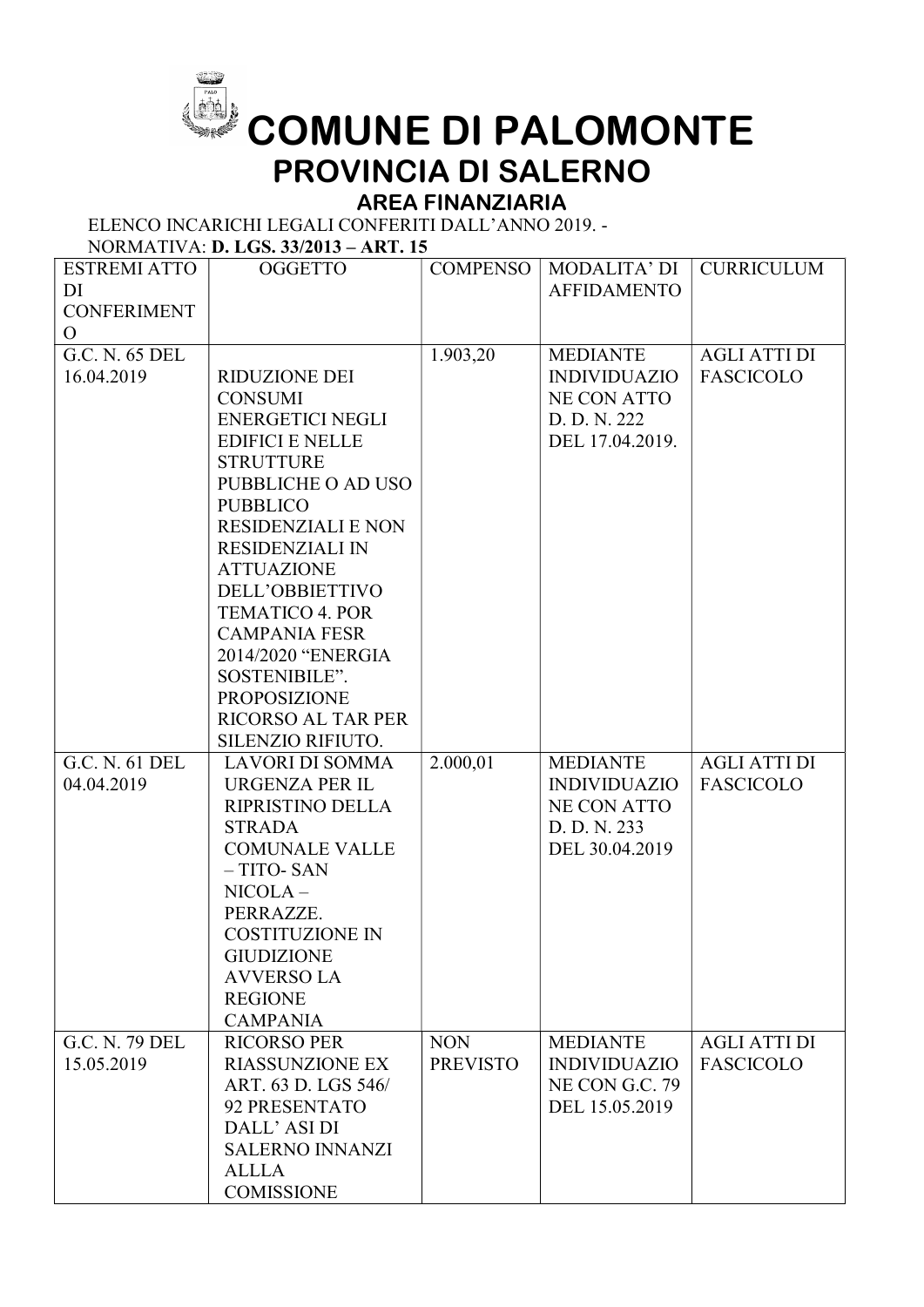|                 | <b>TRIBUTARIA</b><br><b>REGIONALE</b> |          |                                |                     |
|-----------------|---------------------------------------|----------|--------------------------------|---------------------|
|                 | <b>SEZIONE</b>                        |          |                                |                     |
|                 | <b>STACCATA DI</b>                    |          |                                |                     |
|                 | <b>SALERNO AVVISI</b>                 |          |                                |                     |
|                 | <b>ACCERTAMENTO</b>                   |          |                                |                     |
|                 | <b>ICI NOTIFICATA IL</b>              |          |                                |                     |
|                 | 07.01.2014.                           |          |                                |                     |
| G.C. N. 106 DEL | <b>OPPOSIZIONE A</b>                  | 3.500,00 | <b>AFFIDAMENTO</b>             | <b>AGLI ATTI DI</b> |
| 30.08.2019      | RICORSO PER D.I.                      |          | DIRETTO D.D.                   | <b>FASCICOLO</b>    |
|                 | N. 6768/2019.                         |          | N. 517 DEL                     |                     |
|                 | PRESENTATO DA                         |          | 19.09.2019                     |                     |
|                 | <b>POLICASTRO</b>                     |          |                                |                     |
|                 | <b>ARCANGELO - SAN</b>                |          |                                |                     |
|                 | <b>GREGORIO</b>                       |          |                                |                     |
|                 | MAGNO. AL                             |          |                                |                     |
|                 | <b>TRIBUNALEORDIN</b>                 |          |                                |                     |
|                 | <b>ARIO DI SALERNO</b>                |          |                                |                     |
|                 | PRIMA SEZIONE                         |          |                                |                     |
|                 | CIVILE.                               |          |                                |                     |
| G.C. N. 108 DEL | <b>RICORSO IN</b>                     | 3.500,00 | <b>AFFIDAMENTO</b>             | <b>AGLI ATTI DI</b> |
| 30.08.2019      | APPELLO CONTRO                        |          | <b>DIRETTO AI</b>              | <b>FASCICOLO</b>    |
|                 | <b>LA REGIONE</b>                     |          | <b>SENSI</b>                   |                     |
|                 | CAMPANIA,                             |          | DELL'ART. 36                   |                     |
|                 | <b>AVVERSO LA</b>                     |          | COMMA <sub>2</sub>             |                     |
|                 | <b>SENTENZA DEL</b>                   |          | LETTERA A),                    |                     |
|                 | <b>TRIBUNALE DI</b>                   |          | D.LGS N.<br>5072016.           |                     |
|                 | <b>SALERNO N.</b><br>1284/2019.       |          |                                |                     |
| G.C. N. 135 DEL | OPPOSIZIONE A D.                      | 3.473,34 | <b>AFFIDAMENTO</b>             | <b>AGLI ATTI DI</b> |
| 27.11.2019      | I. MEDIOCREDITO                       |          | DIRETTO D.D.                   | <b>FASCICOLO</b>    |
|                 | <b>ITALIANO SPA</b>                   |          | N. 689 DEL                     |                     |
|                 |                                       |          | 03.12.2019 AI                  |                     |
|                 |                                       |          | <b>SENSI</b>                   |                     |
|                 |                                       |          | DELL'ART. 36                   |                     |
|                 |                                       |          | COMMA <sub>2</sub>             |                     |
|                 |                                       |          | LETTERA A),                    |                     |
|                 |                                       |          | D.LGS N.                       |                     |
|                 |                                       |          | 5072016.                       |                     |
| G.C. 136 DEL    | <b>ATTO DI</b>                        | 481,51   | <b>AFFIDAMENTO</b>             | <b>AGLI ATTI DI</b> |
| 27.11.2019      | <b>CITAZIONE</b>                      |          | DIRETTO D.D.                   | <b>FASCICOLO</b>    |
|                 | <b>SCALCIONE</b>                      |          | <b>N.704 DEL</b>               |                     |
|                 | <b>ANTONIO</b>                        |          | 11.12.2019 AI                  |                     |
|                 |                                       |          | <b>SENSI</b>                   |                     |
|                 |                                       |          | DELL'ART. 36                   |                     |
|                 |                                       |          | COMMA <sub>2</sub>             |                     |
|                 |                                       |          | LETTERA A),                    |                     |
|                 |                                       |          | D.LGS N.                       |                     |
| G.C. N. 108 DEL | <b>RICORSO IN</b>                     | 1.148,08 | 5072016.<br><b>AFFIDAMENTO</b> | <b>AGLI ATTI DI</b> |
| 20.11.2018      | <b>APPELLO</b>                        |          | DIRETTO D.D.                   | <b>FASCICOLO</b>    |
|                 | <b>PRESENTATO</b>                     |          | <b>N.703 DEL</b>               |                     |
|                 | DALL'AGENZIA                          |          | 11.12.2019 AI                  |                     |
|                 |                                       |          |                                |                     |